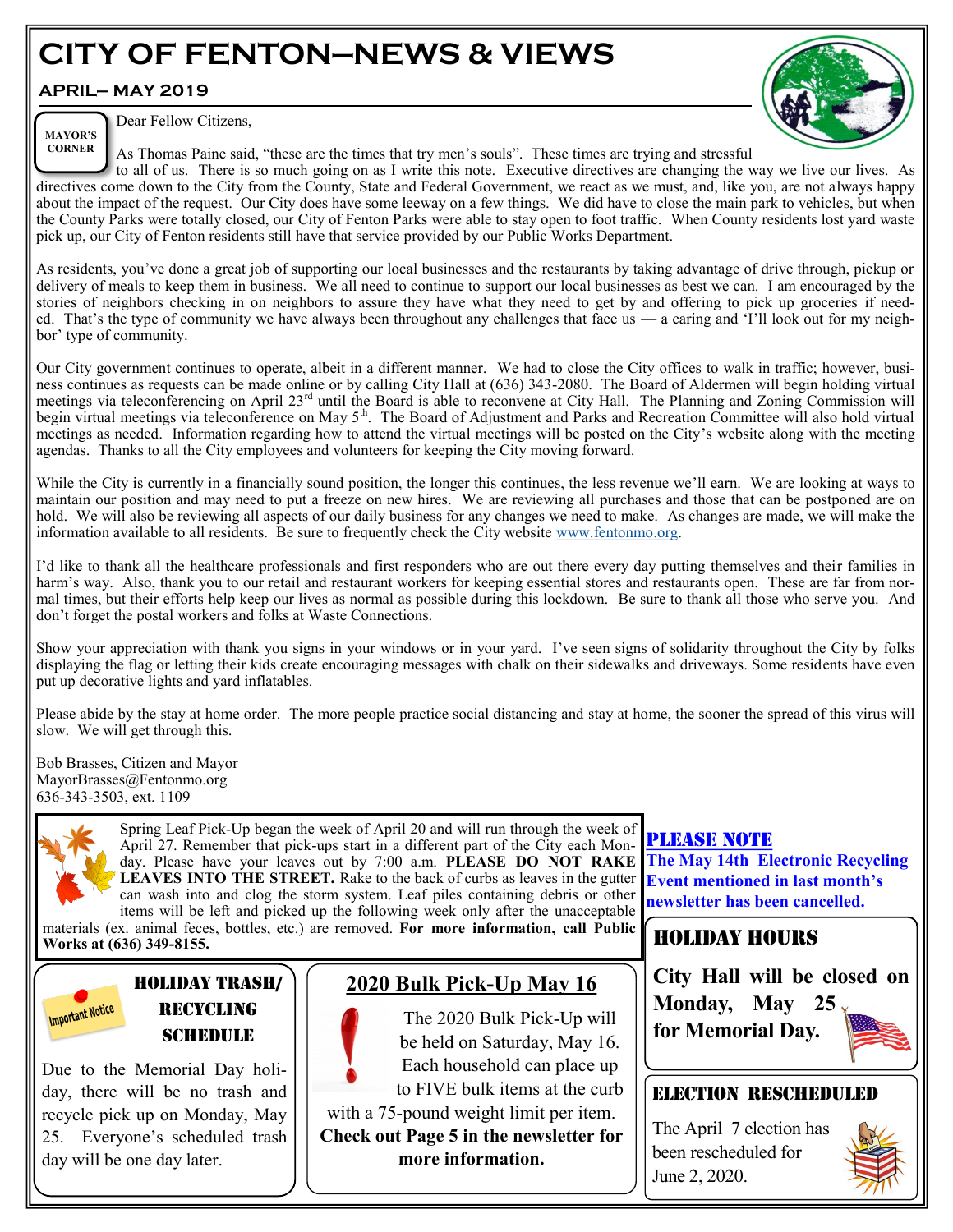PAGE 2 APRIL—MAY 2020

#### **PLANNING & ZONING COMMISSION PUBLIC HEARING NOTICE**



On **Tuesday, May 5, 2020,** the Planning & Zoning Commission will hold a Public Hearing at 7:00 p.m. during their regularly scheduled meeting via video/teleconference to consider the following:

#### **OLD BUSINESS:**

- ✓ **CASE 2019-TXT-01:** Consideration of amendments to Chapter 470 – Additional Non-Residential District Regulations of the Zoning Code.
- ✓ **CASE 2019-TXT-04:** Consideration of amendments to Chapters 450 and 496 of the Zoning Code pertaining to drive-through services and off-street parking and loading requirements.
- ✓ **CASE 2019-TXT-09:** Consideration of amendments to Chapter 480 – Subdivision Regulations of the Zoning Code.
- ✓ **CASE 2020-SPR-02:** A Petition by Fenton Fire Protection District for Site Plan Review of a proposed Emergency Service Facility (fire house) at 1001 Assembly Parkway. The parcel is addressed as 2055 Fenton Logistics Park and is zoned "PID" Planned Industrial Development.
- ✓ **CASE 2020-SPR-03:** A Petition by Steve Luby for Site Plan Review of a building addition at 2300 Cassens Drive. The parcel is zoned "IP-1" Industrial Park District.
- ✓ **CASE 2020-SUP-03:** A Petition by Fenton Fire Protection District for a Special Use Permit for an Emergency Service Facility (fire house) at 1001 Assembly Parkway. The parcel is addressed as 2055 Fenton Logistics Park and is zoned "PID" Planned Industrial Development.
- ✓ **CASE 2020-TXT-02:** A Petition by BMO-I Intertech, LLC to amend Section 476.010 Land Use Matrix of the Zoning Code to allow Medical Office as a use allowed under Special Use Permit in the "BP-1" Business Park District.
- ✓ **CASE 2020-SUP-04:** A Petition by BMO-I Intertech, LLC of behalf of Dr. Michael Hesseler for a Special Use Permit to operate a Medical Office (dermatologist) at 1855 Bowles Avenue, Suite 101. The parcel is zoned "BP-1" Business Park District.
- ✓ **CASE 2020-SUP-05:** A Petition by Gary Frossard for a Special Use Permit to reduce landscape buffers in order to expand a parking lot at 1558 Fenpark Drive. The parcel is addressed as 1554 Fenpark Drive and is zoned "BP-3" Business Park District.

**NEW BUSINESS: None**

#### **TRASH TALK**

Keep in mind that our current trash contract through Waste Connections offers residents the chance to place one bulky item at the curb each week (maximum 75 lbs.). Check out the City's website for the Bulky Waste Disposal Guide. **Please call Waste Connections at 636-321-2100 a day before your regular pick up when you have a bulk item.**

#### **FENTON HISTORICAL SOCIETY**

Fenton Historical Society Spring Luncheon that was scheduled for Saturday, April 25 has been rescheduled for July 25. The May meeting is on hold. For more information, call 636-326-0808 or visit their website at www.fentonhistory.com.

#### **NEW BUSINESS CORNER**

The following businesses have received an Occupancy Permit and are calling Fenton "home."



#### **American Freight Outlet Stores** 639 Gravois Bluffs Boulevard, Suite A *(retail sales & service)*

#### **Legacy Promotions**

757 Rudder Road *(promotion/marketing office)*

**SLBF Stamps** 1461 Larkin Williams Road *(retail/wholesale of collectibles)*

**Steri-Clean, Missouri** 320 Gravois Road, Suite 220 *(cleaning service)*

**General Lawn & Equipment, LLC** 519 Rudder Road, Unit C *(lawn equipment & parts)*

**Legacy Service & Supply** 757 Merus Court *(HVAC services)*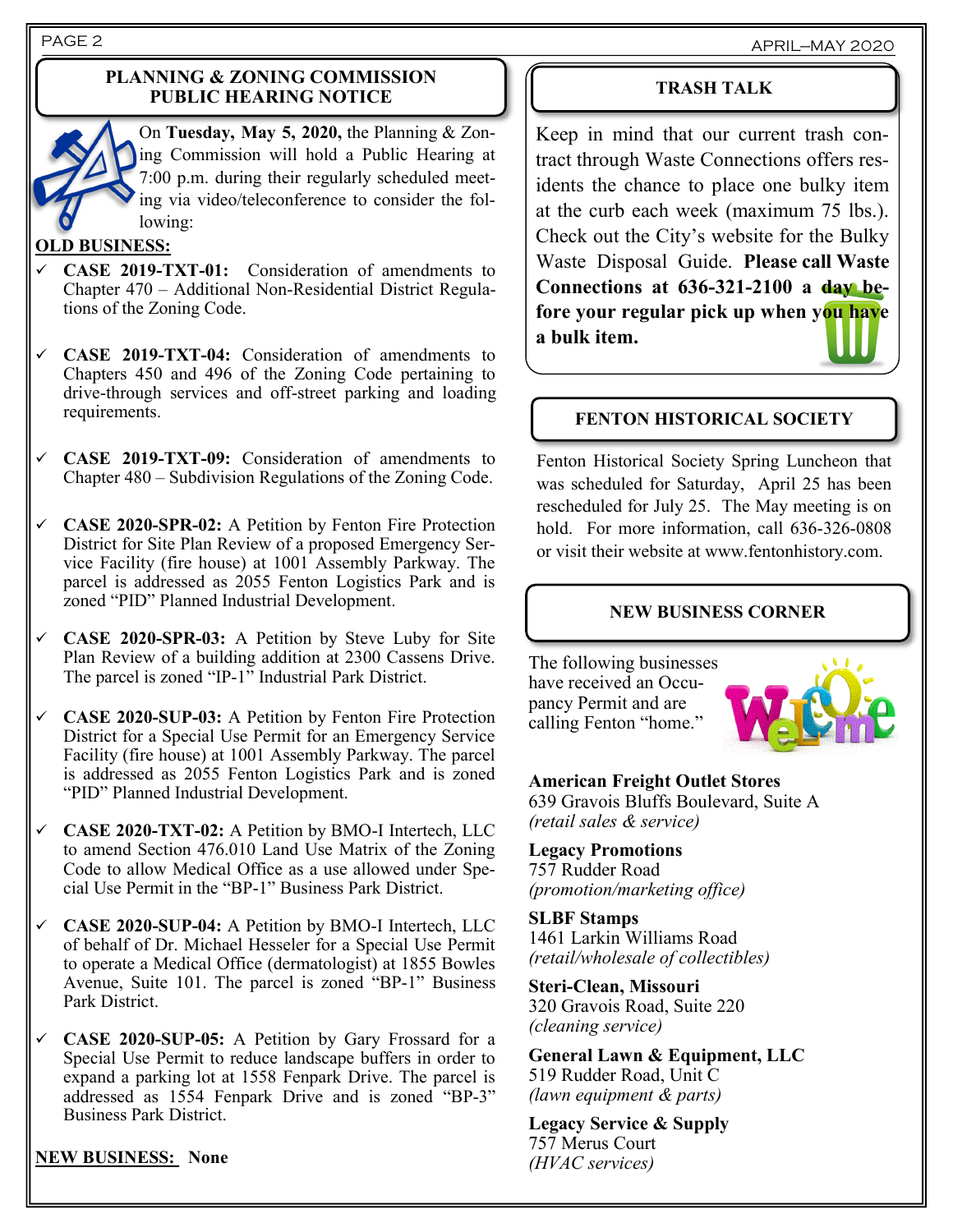#### **MOSQUITO CONTROL**



Summer is just around the corner! Here are some ways to reduce the mosquito population in your neighborhood.

- Eliminate standing water sites where mosquitoes can breed.
- Clean out clogged rain gutters and downspouts so they won't hold water.
- Empty, clean, and refill birdbaths on a weekly basis.
- If you have a pool, make sure the cover isn't holding water and breeding mosquitoes.
- Keep in mind that mosquitoes nest in vegetation and other protected places; keep the grass cut and bushes trimmed.

#### REMINDER

Yard waste cannot be included in the regular trash pickup. Please utilize the City's Year Round Yard Waste Program to dispose of grass clippings, leaves, plant trimmings, weeds, branches, gum balls, etc.



#### **CITY WILL HOLD VIRTUAL MEETINGS**

In order to conform with COVID-19 regulations, until further notice all City meetings will be conducted in a virtual format. Agendas will be posted on the website as usual and will include instructions on how to access the meeting. If you have any questions, you can always call City Hall at 636-343-2080.

Check the website at www.fentonmo.org to see which meetings will be held since there may be changes in meeting schedules.



## **Attention Dog Walkers**



Please be courteous of your fellow residents. Be sure to pick up after your dog and dispose of the bag in a public trash container or at your home.

### **ST. LOUIS COUNTY POLICE FENTON PRECINCT**

#### **Beware scams involving Coronavirus.**

This pandemic has tested people on many different levels. The Police and Fire Dept./Paramedics have new protocols for responding to calls or situations. Some businesses are thriving, while other businesses struggle to keep afloat. One thing that has not changed is



criminals taking advantage of scared or vulnerable people.

During these trying times there are, and will be, Coronavirus scams. There are many different sources that have detailed information of all possible scams and how to protect yourself. Below are a few that we feel could be most common.

• **COVID-19 stimulus checks** – Don't respond to text or emails promising to get you your check faster. Do not "verify" tax filing information or any personal information with an unverified person. Most checks will be direct deposited, a small percentage will receive paper checks. The IRS will not call or contact you; they already have your information.

• **"At home" test kits or vaccinations** – No "at home" tests have yet been approved and there is no vaccination.

• **Donations** – There are and will be many legitimate organizations that need donations. If you want to donate, do your homework and check the organization before you send money. Most places seeking donations will not want cash, gift cards, or money wired if they do, it might be a scam.

As always, the Police are here to protect you. Feel free to call us if you are confused by a phone call or suspicious email — we're here to help.

#### **Neighborhood Policing Officer Aaron Dilks Precinct Phone (636) 349-8120**

#### YARD WASTE STICKERS CAN BE MAILED TO YOU

Since City Hall is closed to the public, you can request to have your 20 free yard waste stickers mailed to your home. Call City Hall at 636-343-2080 Monday through Friday between 8:00 a.m. and 4:30 p.m. If you need additional stickers, mail a check made out to "City of Fenton" to City Hall at 625 New Smizer Mill Road and indicate your request. Yard waste stickers are \$1 each.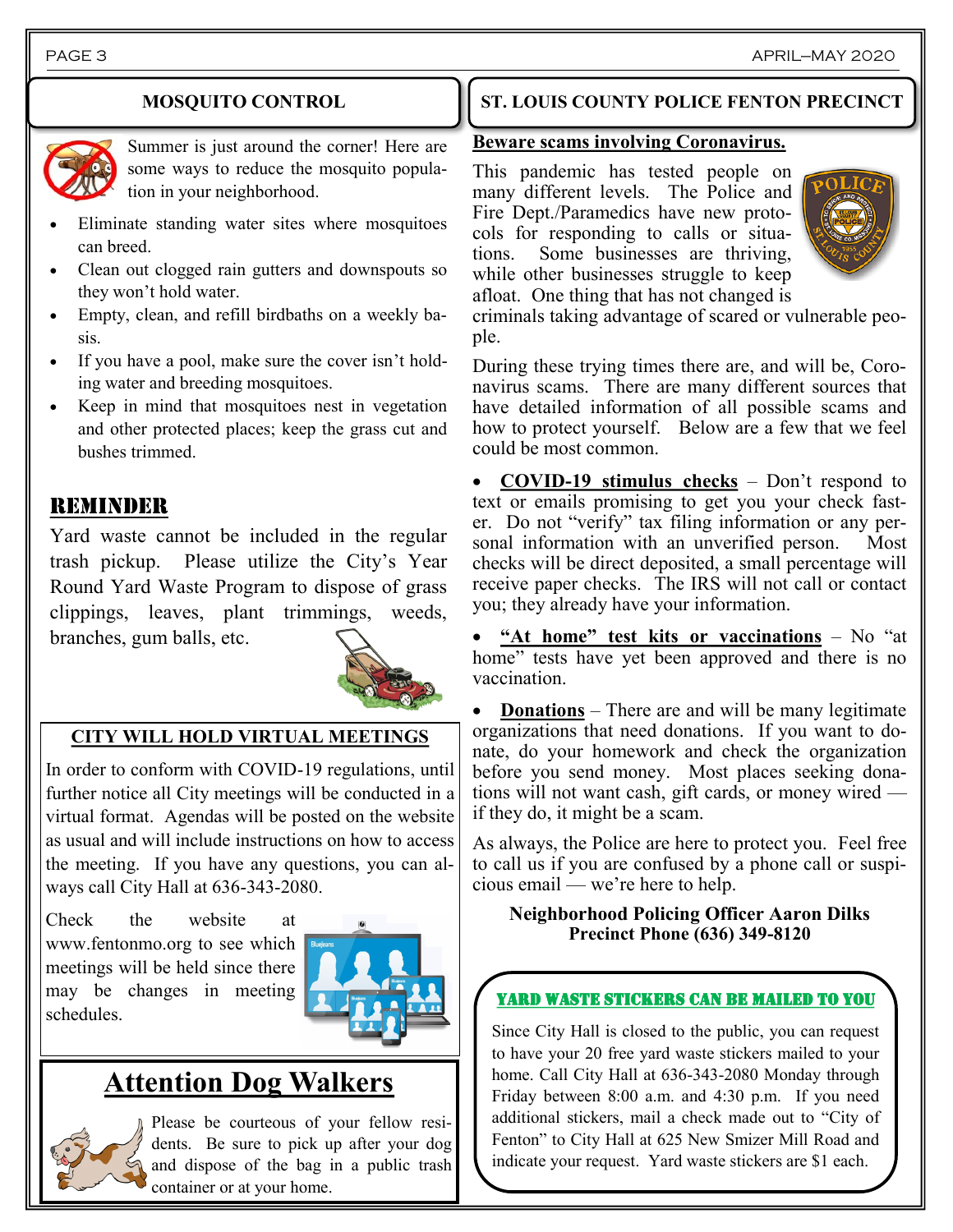#### **DECISIONS FROM THE MARCH 19, 2020 BOARD OF ALDERMEN MEETING**

#### *DECISIONS*

 $\checkmark$  Approved closing all City buildings, playgrounds, restrooms, and facilities to the public until further notice at the Mayor's directive and under the authority of the City's Emergency Plan, effective Friday, March 20, 2020 at noon.



- Approved purchase of tablets for use by the Board of Aldermen.
- ✓ Approved to cancel Park Committee and Board of Adjustment for the month of April but to hold the Planning & Zoning meeting and bid openings provided that the number of those gathered does not exceed 10 and spacing requirements can be met.
- $\checkmark$  Approved to offer employees the chance to work at City Hall, Community Development, or Public Works performing scanning and other activities.
- $\checkmark$  Approved appointment of City Planner Amy Starck as temporary Deputy City Clerk.
- $\checkmark$  Approved to have Trane fix the indoor lighting at RiverChase at no additional cost to the City.
- $\checkmark$  Approved the 2020 Bulk Pick-up.
- $\checkmark$  Approved two employees attending the Certified Pool Operator Certification Course in St. Louis, Missouri June 22nd and 23rd.
- $\checkmark$  Approved the Fenton Fire Protection District request to use RiverChase for a pool safety event.
- $\checkmark$  Approved the Fenton Fire Protection District request for road closures and use of the City Park for a staging area related to the Parade Permit for the Fill the Boot 5k and Fun Walk on October 3, 2020.
- $\checkmark$  Approved Staff to apply for MDC to perform a managed hunt in Fabick Nature Preserve in 2021.
- $\checkmark$  Approved purchase of first aid and trauma kits for City departments and vehicles.

#### *RESOLUTIONS*

 $\checkmark$  R-20-01 Res. adopting a policy for conducting meetings via video conferencing technology.

#### *ORDINANCES*

- ✓ **#4017** Ord. rezoning property known as MoDOT excess parcel, along Larkin Williams Road, to "PID" Planned Industrial Development, including the same within the planned industrial development for Fenton Logistics Park, amending Ordinance 4002 to reflect the same, and amending Ordinance 3955 to amend the Fenton Logistics Plat 5 Preliminary Plat to create a new 4.88-acre lot for the Planned Industrial Development for Fenton Logistic Park.
- ✓ **#4018** Ord. amending Article XIV, Miscellaneous Offenses, of Chapter 205, Offenses, by enacting a new Section 205.685 relating to requiring prepayment or preapproval for fuel purchases.
- ✓ **#4019** Ord. approving and authorizing the Mayor to execute an agreement with Raineri Construction LLC for the construction of the Old Gravois Road Phase II Replacement Project STP-5543(604).
- ✓ **#4020** Ord. authorizing the Mayor to execute a contract with Auto Plaza Group L.L.C. for the purchase of two (2) Ford  $150 \frac{1}{2}$  ton pickup trucks.
- ✓ **#4021** Ord. authorizing the Mayor to execute a contract with Wiese USA, Inc. for the purchase of a Mitsubishi forklift.
- $\checkmark$  #4022 Ord. authorizing the Mayor to execute a service agreement with iWorQ for a community development software program.
- ✓ **#4023** Ord. amending the 2019 approved budget.
- ✓ **#4024** Ord. authorizing the Mayor to execute an agreement with Schaefer-Meyer Seed-Sod Division I, Inc. for Fenton City Park Field Grading.
- ✓ **#4025** Ord. repealing and enacting a new Chapter 225 relating to solid waste.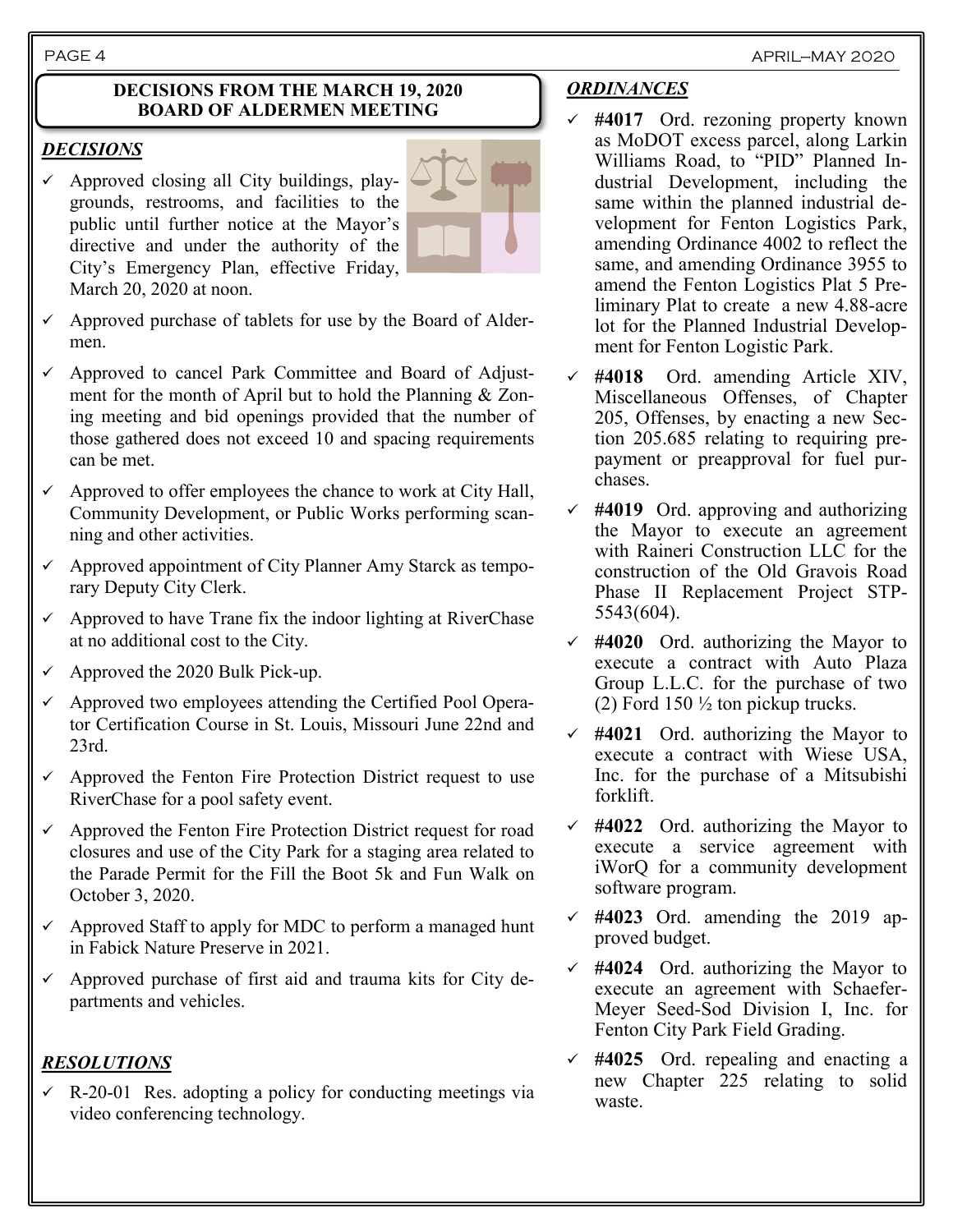#### **PARKS & RECREATION**

**RiverChase is closed until further notice. Please visit our website at www.fentonmo.org for updates.**



# **ANNUAL SPRING CLEAN-UP SATURDAY, MAY 16, 2020**



Each household can place up to FIVE bulk items at the curb with a 75-pound weight limit per item. All items must be from that residence and must be there by 7:00 a.m. Any items not picked up will be the responsibility of that resident to dispose of.

#### **ACCEPTABLE ITEMS:**

Wooden furniture Wooden Bed Frames General Refuse from Clean-up Headboards **Box Springs** Mattresses Lamps Chairs Chairs Sofas/Love Seats/Commodes Sinks Fans Fans Rugs Linoleum (rolled or bundled)

Construction Debris (limit one 50-pound can)

Lumber no longer than 4-feet (no complete decking)

#### **UNACCEPTABLE ITEMS:**

| Tree Branches/Stumps | Rocks/Dirt/Concrete       | Car Parts/Tires    |
|----------------------|---------------------------|--------------------|
| Concrete             | Recyclables               | <b>Electronics</b> |
| <b>Yard Debris</b>   | Paint/Hazardous Waste*    |                    |
|                      | Lumber longer than 4-feet |                    |

*\*Hazardous Waste Includes: Paint, Pesticides, Herbicides, Gas and Oil*

Hazardous Waste can be recycled at the Lemay Household Hazardous Waste Facility located at 291 E. Hoffmeister. For more information, visit their website at [www.hhwstl.com.](http://www.hhwstl.com) Please note: appointments are required!

#### **METALS AND APPLIANCES:**

We have made arrangements with **We Haul STL** to have appliances and other metal objects collected on Saturday, May 16, 2020. PLEASE PLACE METAL IN A SEPARATE PILE AT THE CURB. There is NO limit on metal objects. NO ELECTRONICS.

**For more information or questions, please call Public Works at (636) 349-8155.**